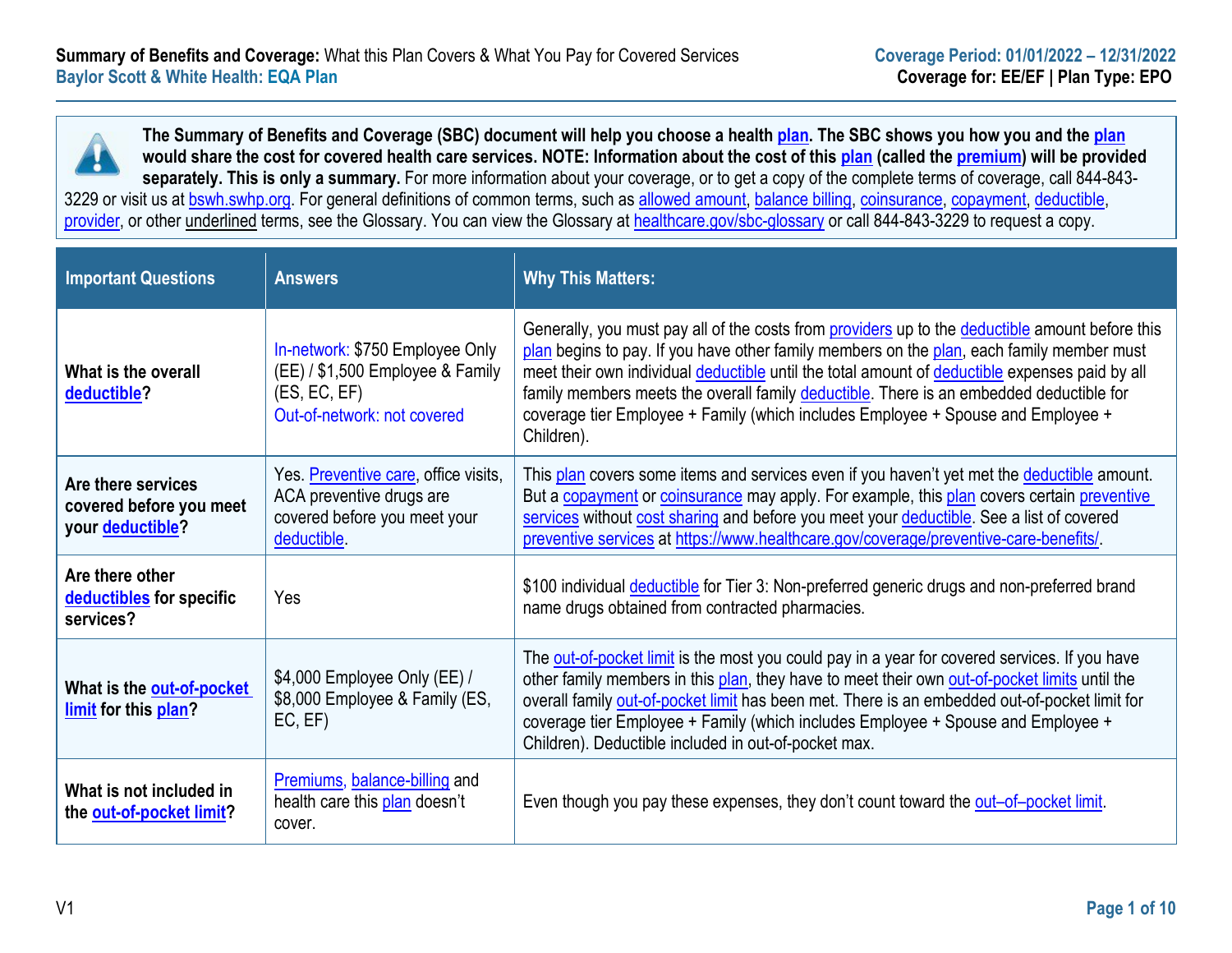| <b>Important Questions</b>                          | <b>Answers</b>                                                       | <b>Why This Matters:</b>                                                                                                                                                                              |
|-----------------------------------------------------|----------------------------------------------------------------------|-------------------------------------------------------------------------------------------------------------------------------------------------------------------------------------------------------|
| Will you pay less if you<br>use a network provider? | Yes. See bswh.swhp.org or call<br>844-843-3229 for a list of network | This plan uses a provider network. You will pay less if you use a provider in the plan's network.<br>You will pay the most if you use an out-of-network provider, and you might receive a bill from a |
| Do you need a referral to<br>see a specialist?      | No                                                                   | You can see the specialist you choose without a referral.                                                                                                                                             |

All **[copayment](https://www.healthcare.gov/sbc-glossary/#copayment)** and **[coinsurance](https://www.healthcare.gov/sbc-glossary/#coinsurance)** costs shown in this chart are after your **[deductible](https://www.healthcare.gov/sbc-glossary/#deductible)** has been met, if a **[deductible](https://www.healthcare.gov/sbc-glossary/#deductible)** applies.  $\blacktriangle$ 

|                                                              | <b>Services You May</b>                                | <b>What You Will Pay</b>                                                                                                        |                                                                        | Limitations, Exceptions, & Other Important                                                                                                                         |  |
|--------------------------------------------------------------|--------------------------------------------------------|---------------------------------------------------------------------------------------------------------------------------------|------------------------------------------------------------------------|--------------------------------------------------------------------------------------------------------------------------------------------------------------------|--|
| <b>Common Medical Event</b>                                  | <b>Need</b>                                            | <b>Participating Provider</b><br>(You will pay the least)                                                                       | <b>Non-Participating</b><br><b>Provider</b><br>(You will pay the most) | <b>Information</b>                                                                                                                                                 |  |
| If you visit a health care<br>provider's office or<br>clinic | Primary care visit to<br>treat an injury or<br>illness | Adult:<br>\$30 copayment per visit<br>Pediatric:<br>\$30 copayment per visit<br>(Age 0 through 18)<br>Deductible does not apply | Not covered                                                            | None                                                                                                                                                               |  |
|                                                              | <b>Specialist</b> visit                                | \$50 copayment per visit,<br>deductible does not apply                                                                          | Not covered                                                            |                                                                                                                                                                    |  |
|                                                              | <b>Preventive</b><br>care/screening/<br>immunization   | No charge, deductible<br>does not apply                                                                                         | Not covered                                                            | You may have to pay for services that aren't<br>preventive. Ask your provider if the services<br>needed are preventive. Then check what your<br>plan will pay for. |  |
| If you have a test                                           | Diagnostic test (X-ray,<br>blood work)                 | X-ray: \$75 copayment per<br>visit<br>Labs: 30% coinsurance per<br>visit<br>Deductible does not apply                           | Not covered                                                            | None                                                                                                                                                               |  |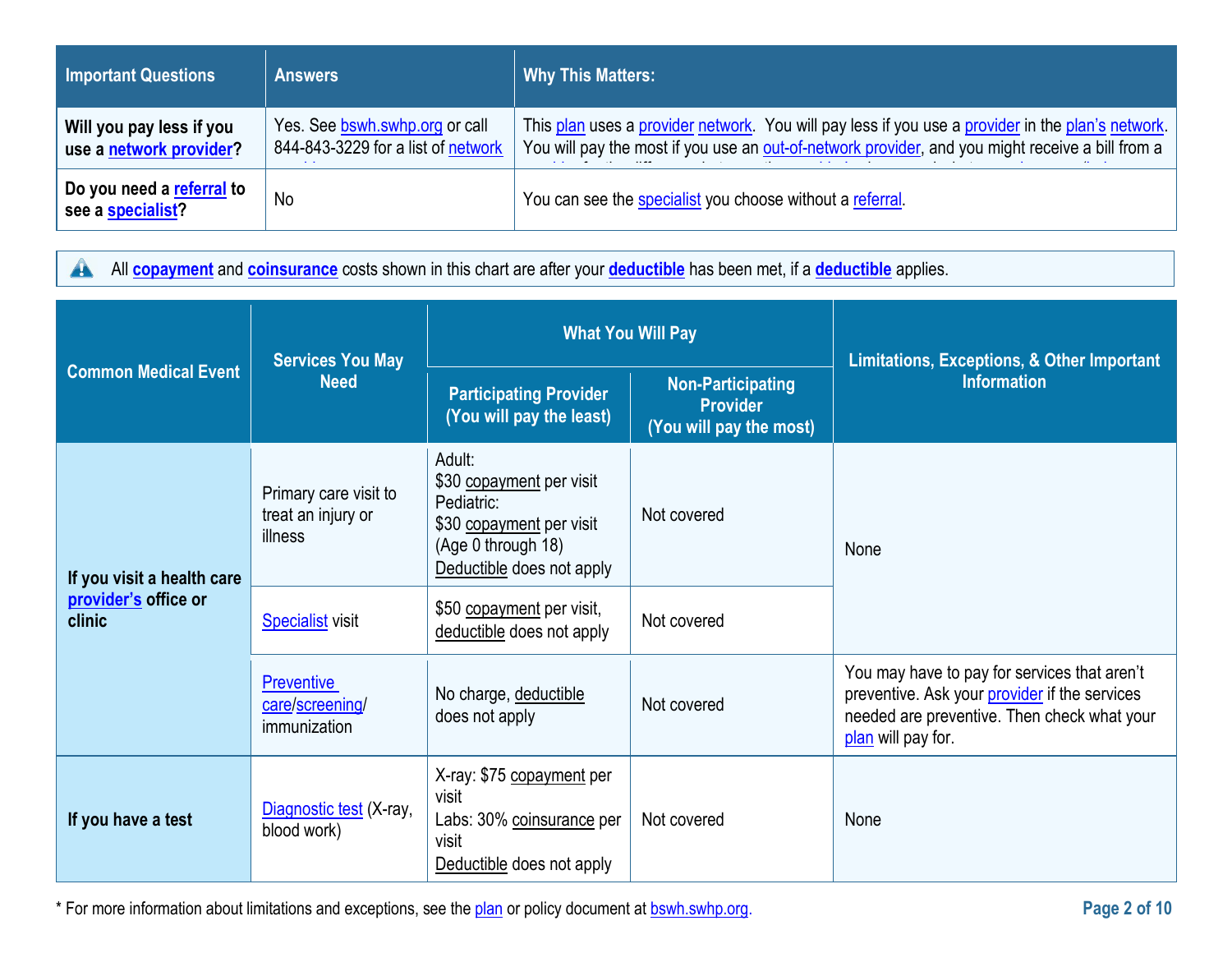|                                                                                                                                                                                                                                | <b>Services You May</b>                      |                                                                                                                                                                                                                                                                                            | <b>What You Will Pay</b>                                               | <b>Limitations, Exceptions, &amp; Other Important</b>                                                                                                                                                                                                                                                                                                                       |  |
|--------------------------------------------------------------------------------------------------------------------------------------------------------------------------------------------------------------------------------|----------------------------------------------|--------------------------------------------------------------------------------------------------------------------------------------------------------------------------------------------------------------------------------------------------------------------------------------------|------------------------------------------------------------------------|-----------------------------------------------------------------------------------------------------------------------------------------------------------------------------------------------------------------------------------------------------------------------------------------------------------------------------------------------------------------------------|--|
| <b>Common Medical Event</b>                                                                                                                                                                                                    | <b>Need</b>                                  | <b>Participating Provider</b><br>(You will pay the least)                                                                                                                                                                                                                                  | <b>Non-Participating</b><br><b>Provider</b><br>(You will pay the most) | <b>Information</b>                                                                                                                                                                                                                                                                                                                                                          |  |
|                                                                                                                                                                                                                                | Imaging (PET, CT,<br>CAT, MRI, MRA<br>scans) | \$100 copayment per visit<br>for PET, CT, CAT<br>\$150 copayment per visit<br>for MRI, MRA                                                                                                                                                                                                 | Not covered                                                            | Services requiring preauthorization that are not<br>preauthorized will be denied. Refer to<br>bswh.swhp.org/tools-and-resources or call 844-<br>843-3229.                                                                                                                                                                                                                   |  |
|                                                                                                                                                                                                                                | ACA preventive drugs                         | No charge, deductible<br>does not apply                                                                                                                                                                                                                                                    | Not covered                                                            | Copayments are per 30-day supply. 90-day<br>supply is available if a maintenance drug is<br>obtained through a Baylor Scott & White                                                                                                                                                                                                                                         |  |
| If you need drugs to<br>treat your illness or<br>condition<br>More information about<br>prescription drug<br>coverage is available at<br>https://bswh.swhp.org/e<br>n-us/members/manage-<br>your-plan/pharmacy-<br>information | Tier 1: Preferred<br>generic drugs           | <b>BSW Pharmacy:</b><br>\$5 copayment per<br>prescription per 30-day<br>supply (retail)<br>\$10 copayment per<br>prescription per 90-day<br>supply (maintenance),<br>deductible does not apply<br>Contracted Pharmacy:<br>\$12 copayment per<br>prescription per 30-day<br>supply (retail) | Not covered                                                            | pharmacy OR when using the mail order<br>prescription service. Specific preventative<br>medications will be covered with no cost to the<br>member.<br>The ACA Preventive Drugs are based on Health<br>Care Reform regulations.<br>You have access to Baylor Scott & White<br>Pharmacies and Contracted Pharmacies, such<br>as CVS, Kroger, Walgreens, Wal-Mart and<br>more. |  |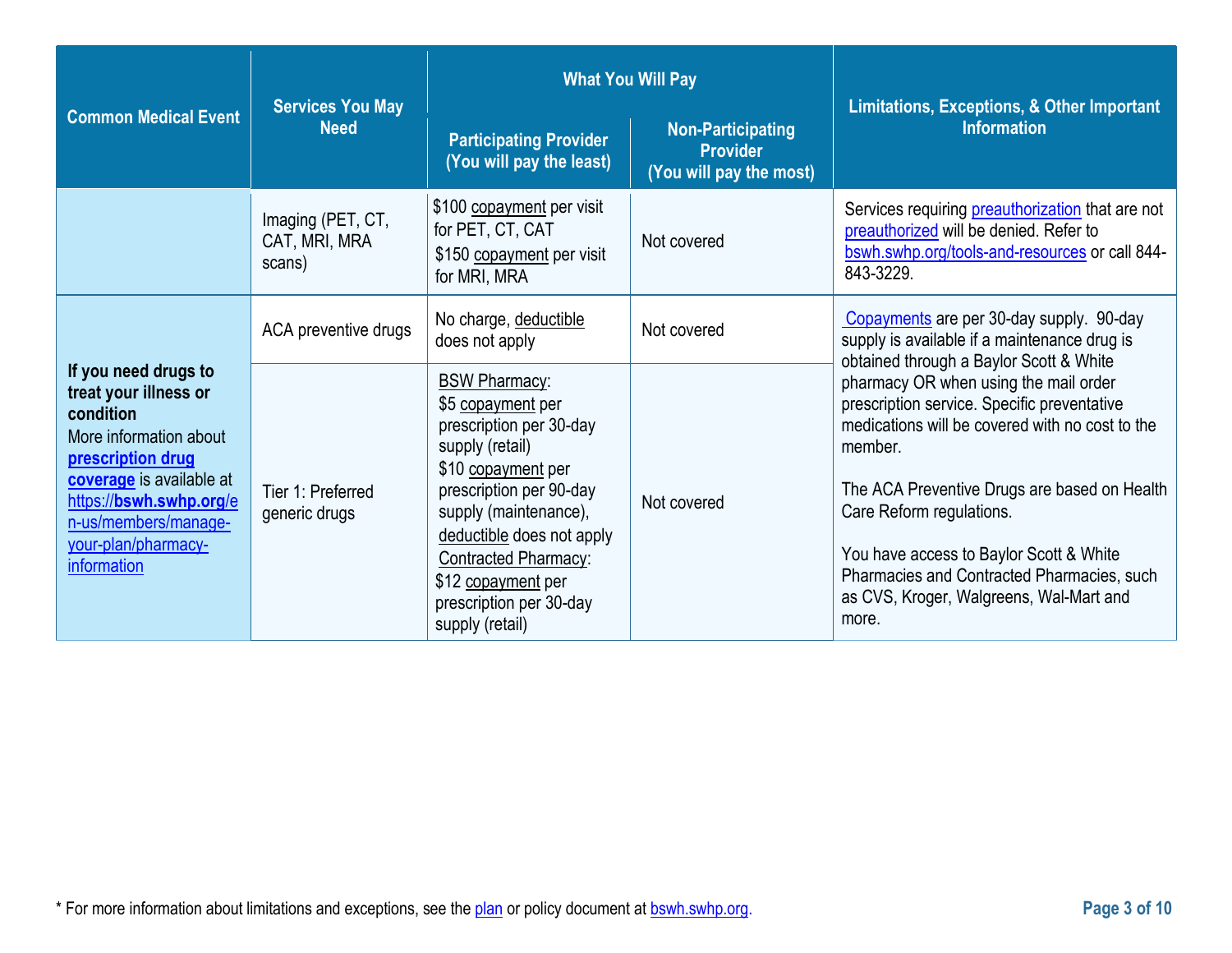|                             | <b>Services You May</b>                                                         |                                                                                                                                                                                                                                                                                                                                                  | <b>What You Will Pay</b>                                               | <b>Limitations, Exceptions, &amp; Other Important</b> |
|-----------------------------|---------------------------------------------------------------------------------|--------------------------------------------------------------------------------------------------------------------------------------------------------------------------------------------------------------------------------------------------------------------------------------------------------------------------------------------------|------------------------------------------------------------------------|-------------------------------------------------------|
| <b>Common Medical Event</b> | <b>Need</b>                                                                     | <b>Participating Provider</b><br>(You will pay the least)                                                                                                                                                                                                                                                                                        | <b>Non-Participating</b><br><b>Provider</b><br>(You will pay the most) | <b>Information</b>                                    |
|                             | Tier 2: Preferred brand<br>name drugs                                           | <b>BSW Pharmacy:</b><br>\$35 copayment per<br>prescription per 30-day<br>supply (retail)<br>\$70 copayment per<br>prescription per 90-day<br>supply (maintenance),<br>deductible does not apply<br><b>Contracted Pharmacy:</b><br>\$50 copayment per<br>prescription per 30-day<br>supply (retail)                                               | Not covered                                                            |                                                       |
|                             | Tier 3: Non-preferred<br>generic drugs and<br>non-preferred brand<br>name drugs | <b>BSW Pharmacy: lesser of</b><br>\$50 copayment or 50%<br>coinsurance per<br>prescription (retail), lesser<br>of \$100 or 50%<br>coinsurance per<br>prescription (maintenance),<br>deductible does not apply<br>Contracted Pharmacy:<br>Lesser of \$75 copayment<br>or 50% coinsurance per<br>prescription after \$100<br>individual deductible | Not covered                                                            |                                                       |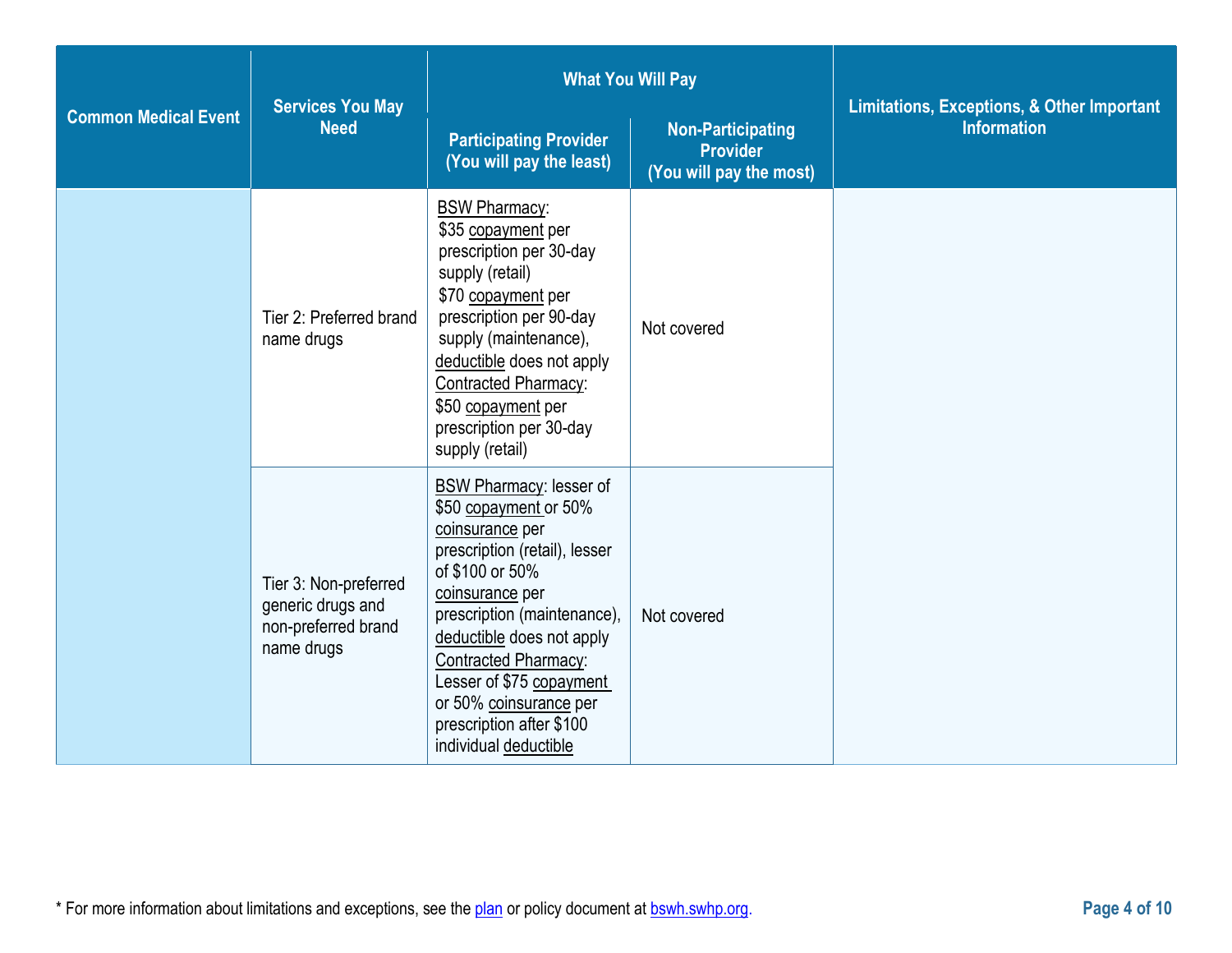|                                            | <b>Services You May</b>                              |                                                                                                                                                                                                  | <b>What You Will Pay</b>                                               | <b>Limitations, Exceptions, &amp; Other Important</b>                                                                                                                                                            |  |
|--------------------------------------------|------------------------------------------------------|--------------------------------------------------------------------------------------------------------------------------------------------------------------------------------------------------|------------------------------------------------------------------------|------------------------------------------------------------------------------------------------------------------------------------------------------------------------------------------------------------------|--|
| <b>Common Medical Event</b>                | <b>Need</b>                                          | <b>Participating Provider</b><br>(You will pay the least)                                                                                                                                        | <b>Non-Participating</b><br><b>Provider</b><br>(You will pay the most) | <b>Information</b>                                                                                                                                                                                               |  |
|                                            | Tier 4: Specialty drugs                              | <b>BSW Pharmacy:</b><br>20% coinsurance per<br>prescription per 30-day<br>supply per prescription<br>up to \$200 maximum,<br>deductible does not<br>apply<br>Contracted Pharmacy: not<br>covered | Not covered                                                            | Available through Baylor Scott & White<br>pharmacy only. Some drugs may require<br>prior authorization. 30-day supply only.<br>20% coinsurance up to \$200 maximum for<br>specialty drugs covered under medical. |  |
| If you have outpatient<br>surgery          | Facility fee (e.g.,<br>ambulatory surgery<br>center) | 10% after deductible                                                                                                                                                                             | Not covered                                                            | Services requiring preauthorization that are not<br>preauthorized will be denied. Refer to                                                                                                                       |  |
|                                            | Physician/surgeon<br>fees                            | 10% after deductible                                                                                                                                                                             | Not covered                                                            | bswh.swhp.org/tools-and-resources or call 844-<br>843-3229.                                                                                                                                                      |  |
|                                            | <b>Emergency room care</b>                           | \$250 copayment per visit,<br>deductible does not apply                                                                                                                                          | \$250 copayment per visit,<br>deductible does not apply                | Emergency room <b>copayment</b> waived if episode<br>results in hospitalization for the same condition<br>within 24 hours.                                                                                       |  |
| If you need immediate<br>medical attention | <b>Emergency medical</b><br>transportation           | \$250 copayment per visit,<br>deductible does not apply                                                                                                                                          | \$250 copayment per visit,<br>deductible does not apply                | Emergency transportation includes ground and<br>air ambulance.                                                                                                                                                   |  |
|                                            | <b>Urgent care</b>                                   | \$75 copayment per visit,<br>deductible does not apply                                                                                                                                           | \$75 copayment per visit,<br>deductible does not apply                 | None                                                                                                                                                                                                             |  |
| If you have a hospital<br>stay             | Facility fee (e.g.,<br>hospital room)                | 10% after deductible                                                                                                                                                                             | Not covered                                                            | Services requiring preauthorization that are not<br>preauthorized will be denied. Refer to                                                                                                                       |  |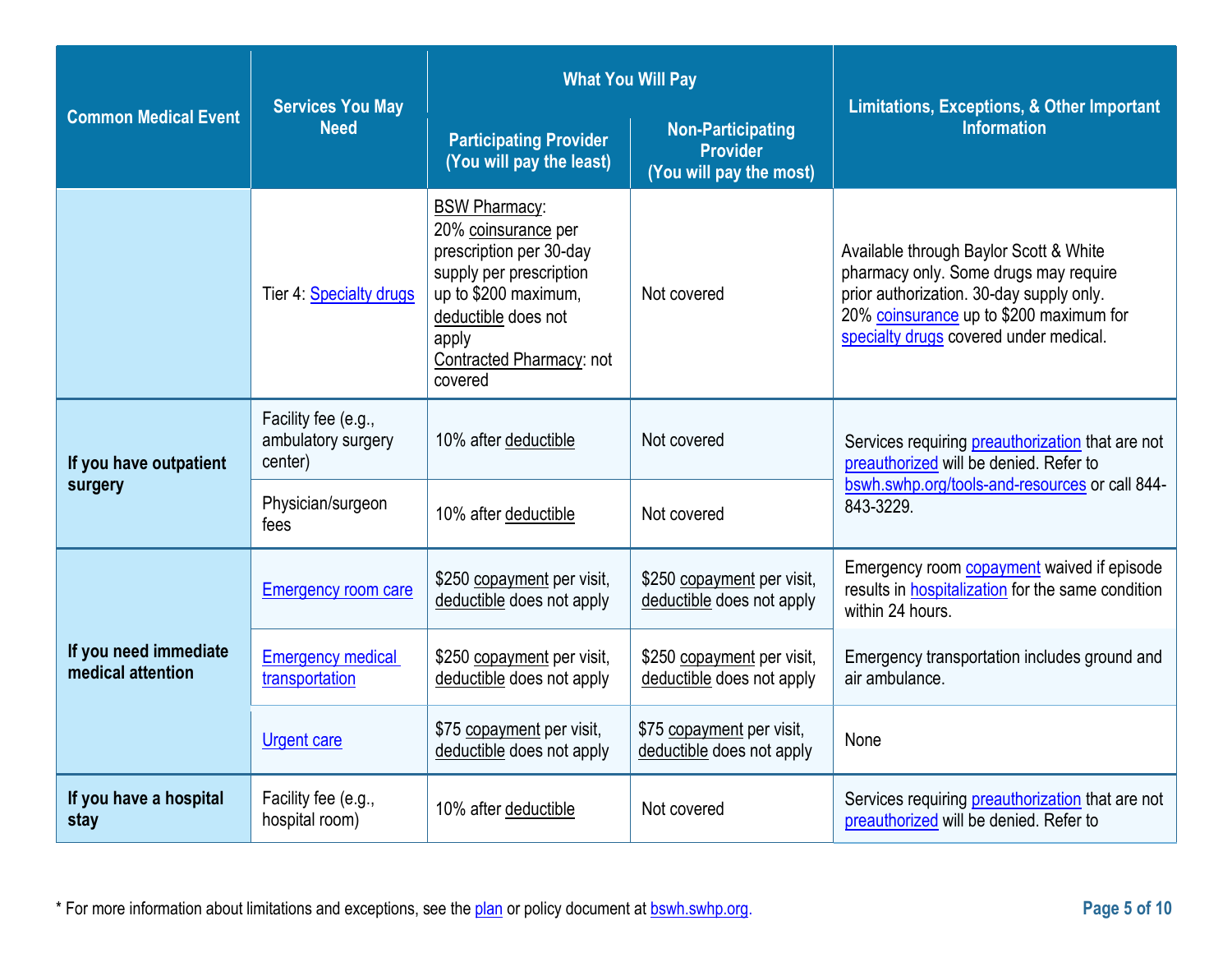|                                                                                    | <b>Services You May</b>                      |                                                                                                                                 | <b>What You Will Pay</b>                                               | <b>Limitations, Exceptions, &amp; Other Important</b>                                                                                                                                                                                                      |  |
|------------------------------------------------------------------------------------|----------------------------------------------|---------------------------------------------------------------------------------------------------------------------------------|------------------------------------------------------------------------|------------------------------------------------------------------------------------------------------------------------------------------------------------------------------------------------------------------------------------------------------------|--|
| <b>Common Medical Event</b>                                                        | <b>Need</b>                                  | <b>Participating Provider</b><br>(You will pay the least)                                                                       | <b>Non-Participating</b><br><b>Provider</b><br>(You will pay the most) | <b>Information</b>                                                                                                                                                                                                                                         |  |
|                                                                                    | Physician/surgeon<br>fees                    | 10% after deductible                                                                                                            | Not covered                                                            | bswh.swhp.org/tools-and-resources or call 844-<br>843-3229.                                                                                                                                                                                                |  |
| If you need mental<br>health, behavioral<br>health, or substance<br>abuse services | Outpatient services                          | Adult:<br>\$30 copayment per visit<br>Pediatric:<br>\$30 copayment per visit<br>(Age 0 through 18)<br>Deductible does not apply | Not covered                                                            | Services requiring preauthorization that are not<br>preauthorized will be denied. Refer to<br>bswh.swhp.org/tools-and-resources or call 844-<br>843-3229.                                                                                                  |  |
|                                                                                    | Inpatient services                           | 10% after deductible                                                                                                            | Not covered                                                            |                                                                                                                                                                                                                                                            |  |
| If you are pregnant                                                                | Office visits                                | PCP: \$30 copayment per<br>visit<br>Specialist: \$50 copayment<br>per visit<br>Deductible does not apply                        | Not covered                                                            | Cost sharing does not apply for preventive<br>services. Depending on the type of services, a<br>copayment, coinsurance, or deductible may<br>apply. Maternity care may include tests and<br>services described elsewhere in the SBC (i.e.,<br>ultrasound). |  |
|                                                                                    | Childbirth/delivery<br>professional services | 0% after applicable copay                                                                                                       | Not covered                                                            | Inpatient care for the mother and newborn child<br>in a health care facility is covered for a<br>minimum of 48 hours following an<br>uncomplicated vaginal delivery and 96 hours<br>following an uncomplicated delivery by<br>caesarean section.           |  |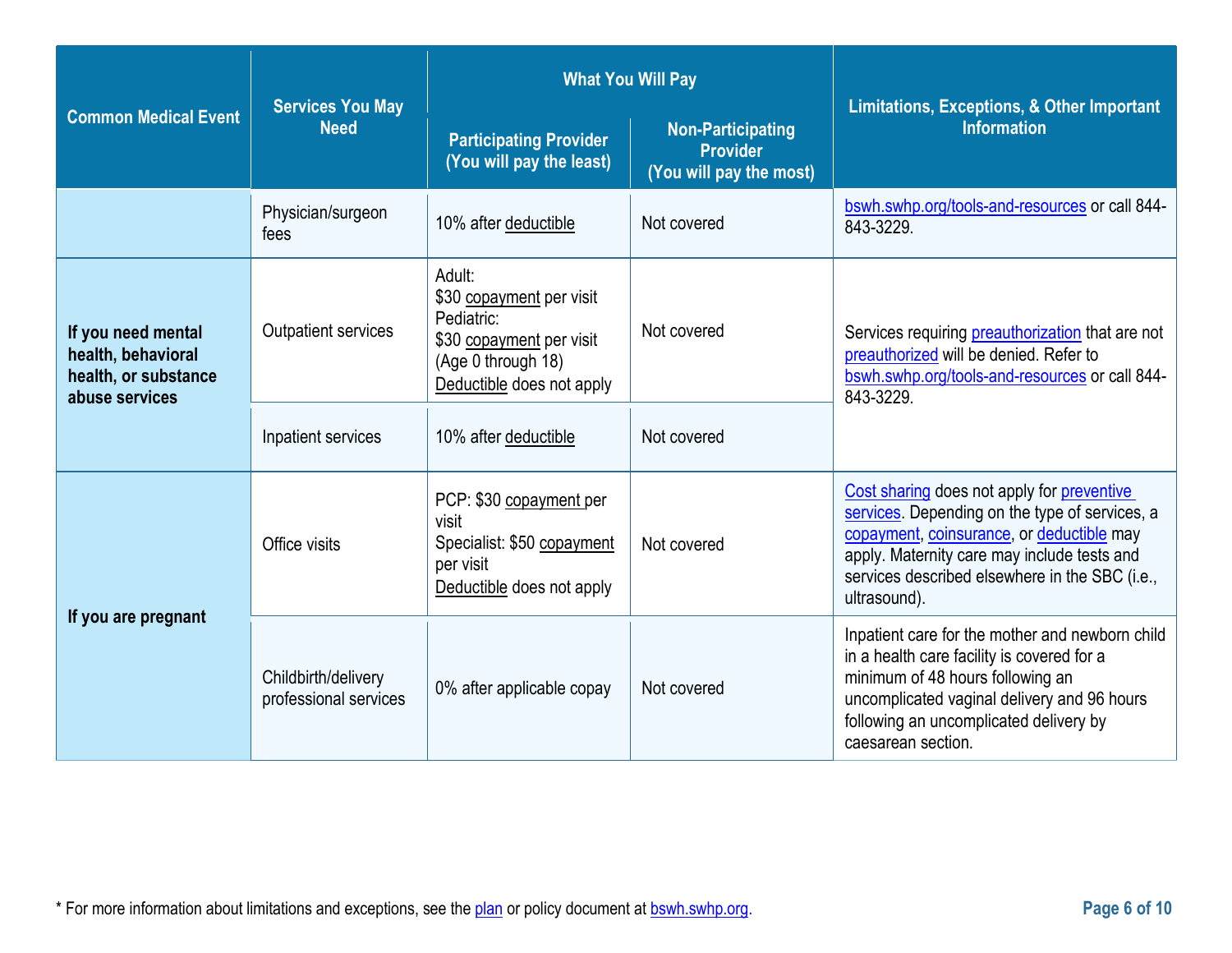|                                                                         | <b>Services You May</b>                  |                                                           | <b>What You Will Pay</b>                                               | <b>Limitations, Exceptions, &amp; Other Important</b><br><b>Information</b>                                                                                                                                                                                                                       |  |
|-------------------------------------------------------------------------|------------------------------------------|-----------------------------------------------------------|------------------------------------------------------------------------|---------------------------------------------------------------------------------------------------------------------------------------------------------------------------------------------------------------------------------------------------------------------------------------------------|--|
| <b>Common Medical Event</b>                                             | <b>Need</b>                              | <b>Participating Provider</b><br>(You will pay the least) | <b>Non-Participating</b><br><b>Provider</b><br>(You will pay the most) |                                                                                                                                                                                                                                                                                                   |  |
|                                                                         | Childbirth/delivery<br>facility services | \$400 copayment<br>Deductible does not apply              | Not covered                                                            | Copayment applies to Room & Board charges.<br>All other charges (e.g., anesthesia, OBGYN,<br>pathology, etc.) driven by maternity/delivery<br>DRG are covered at 100% including well-baby<br>charges, if newborn is added for coverage.<br>Services that are not preauthorized will be<br>denied. |  |
| If you need help<br>recovering or have<br>other special health<br>needs | Home health care                         | 10% after deductible                                      | Not covered                                                            | Limited to 120 visits per calendar year.<br>Services requiring preauthorization that are not<br>preauthorized will be denied. Refer to<br>bswh.swhp.org/tools-and-resources or call 844-<br>843-3229.                                                                                             |  |
|                                                                         | <b>Rehabilitation services</b>           | \$50 copayment per visit,<br>deductible does not apply    | Not covered                                                            | Combined occupational/physical therapy 60<br>visits max per calendar year, speech<br>therapy 60 visits max per calendar year. Limits                                                                                                                                                              |  |
|                                                                         | <b>Habilitation services</b>             | \$30 copayment per visit,<br>deductible does not apply    | Not covered                                                            | may not apply for therapies for children with<br>developmental delays, autism spectrum<br>disorder and mental health services. Services<br>that are not preauthorized will be denied.                                                                                                             |  |
|                                                                         | <b>Skilled nursing care</b>              | 10% after deductible                                      | Not covered                                                            | Limited to 120 days per calendar year.<br>Services requiring preauthorization that are not<br>preauthorized will be denied. Refer to<br>bswh.swhp.org/tools-and-resources or call 844-<br>843-3229.                                                                                               |  |
|                                                                         | <b>Durable medical</b><br>equipment      | 10% after deductible                                      | Not covered                                                            | Services requiring preauthorization that are not<br>preauthorized will be denied. Refer to                                                                                                                                                                                                        |  |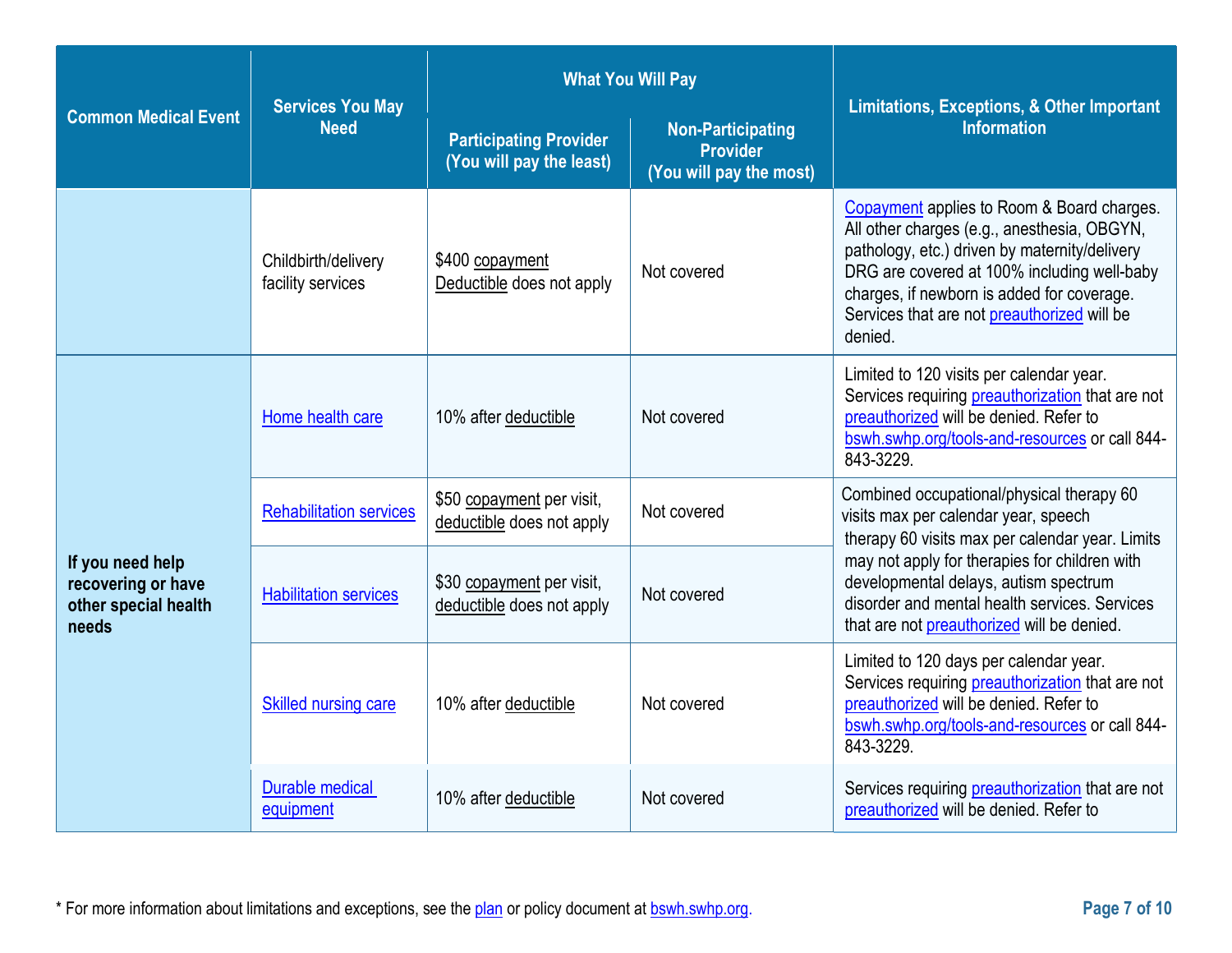|                                           | <b>Services You May</b>       |                                                           | <b>What You Will Pay</b>                                               | <b>Limitations, Exceptions, &amp; Other Important</b>       |
|-------------------------------------------|-------------------------------|-----------------------------------------------------------|------------------------------------------------------------------------|-------------------------------------------------------------|
| <b>Common Medical Event</b>               | <b>Need</b>                   | <b>Participating Provider</b><br>(You will pay the least) | <b>Non-Participating</b><br><b>Provider</b><br>(You will pay the most) | <b>Information</b>                                          |
|                                           | <b>Hospice services</b>       | 10% after deductible                                      | Not covered                                                            | bswh.swhp.org/tools-and-resources or call 844-<br>843-3229. |
|                                           | Children's eye exam           | Not covered                                               | Not covered                                                            | None                                                        |
| If your child needs<br>dental or eye care | Children's glasses            | Not covered                                               | Not covered                                                            | None                                                        |
|                                           | Children's dental<br>check-up | Not covered                                               | Not covered                                                            | None                                                        |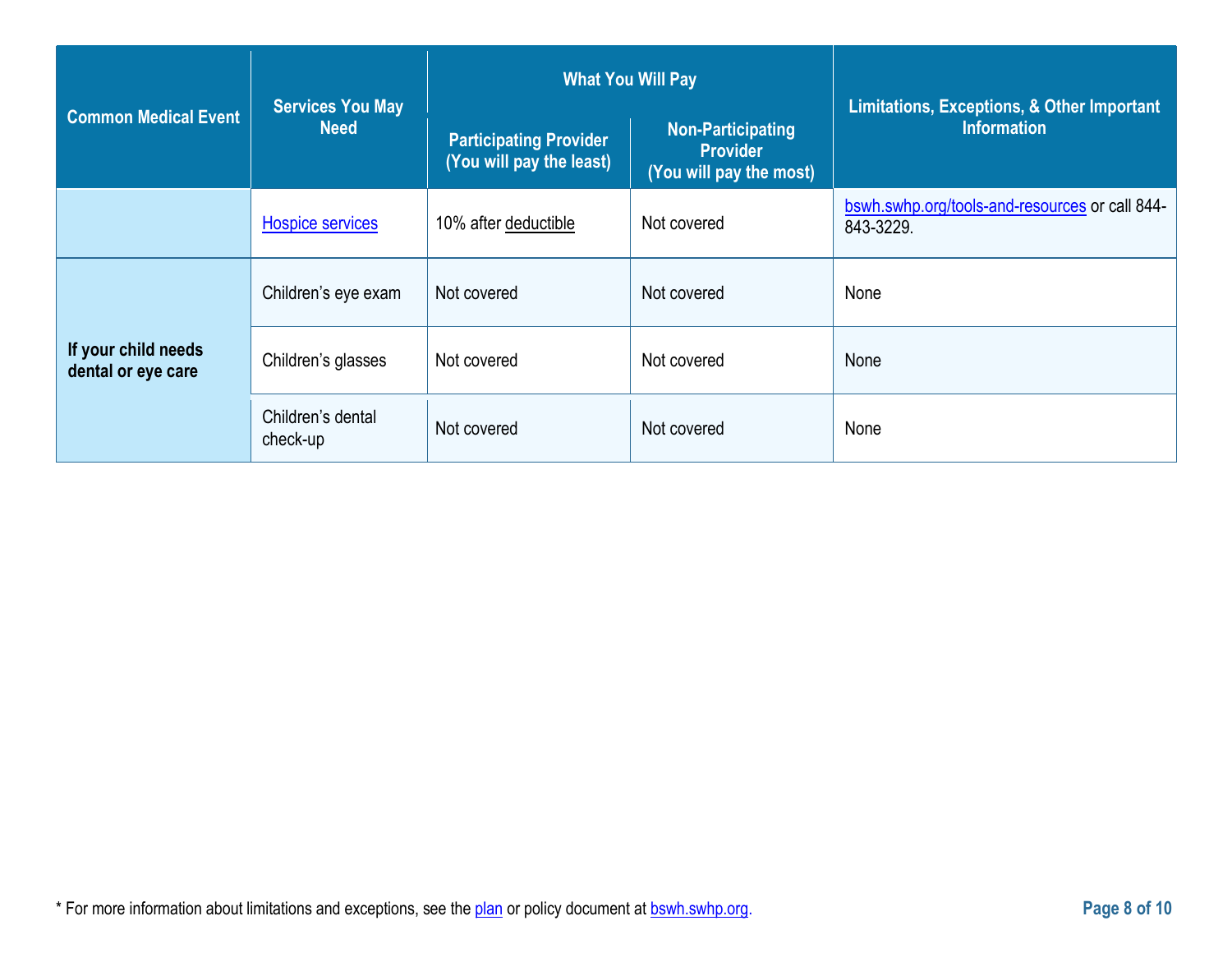**Excluded Services & Other Covered Services:** 

| Services Your Plan Generally Does NOT Cover (Check your policy or plan document for more information and a list of any other excluded services.) |                        |                                                                                                                                                    |  |                                                                                 |  |  |
|--------------------------------------------------------------------------------------------------------------------------------------------------|------------------------|----------------------------------------------------------------------------------------------------------------------------------------------------|--|---------------------------------------------------------------------------------|--|--|
| Cosmetic surgery<br>Dental care (Adult and Child)                                                                                                | $\bullet$<br>$\bullet$ | Long-term care<br>Non-emergency care when traveling outside the U.S.                                                                               |  | Routine eye care (Adult and Child)<br>Routine foot care<br>Weight loss programs |  |  |
| Other Covered Services (Limitations may apply to these services. This isn't a complete list. Please see your plan document.)                     |                        |                                                                                                                                                    |  |                                                                                 |  |  |
| Acupuncture (20 visit limit per calendar year)<br>Bariatric surgery<br>Chiropractic care (20 visit limit per calendar<br>year)                   | $\bullet$              | Hearing aids (Limited to one device every 36<br>months)<br>Infertility treatment (Limited to \$7,500 medical and<br>\$7,500 pharmacy lifetime max) |  | Private-duty nursing (120 visit limit<br>per calendar year)                     |  |  |

Your Rights to Continue Coverage: There are agencies that can help if you want to continue your coverage after it ends. The contact information for those agencies is: Optum[, adminservices.optumhealthfinancial.com, o](http://www.adminservices.optumhealthfinancial.com/)r call 866-301-6681; Department of Labor Employee Benefits Security Administration, visit [dol.gov/ebsa/healthreform,](http://www.dol.gov/ebsa/healthreform) or call1-866-444-EBSA (3272). Other coverage options may be available to you too, including buying individual insurance coverage through the Health Insurance [Marketplace. F](https://www.healthcare.gov/sbc-glossary/#marketplace)or more information about the [Marketplace, v](https://www.healthcare.gov/sbc-glossary/#marketplace)isit [HealthCare.gov](http://www.healthcare.gov/) or call 1-800-318-2596.

Your Grievance and Appeals Rights: There are agencies that can help if you have a complaint against you[r plan](https://www.healthcare.gov/sbc-glossary/#plan) for a denial of a [claim.](https://www.healthcare.gov/sbc-glossary/#claim) This complaint is called [a grievance](https://www.healthcare.gov/sbc-glossary/#grievance) or [appeal. F](https://www.healthcare.gov/sbc-glossary/#appeal)or more information about your rights, look at the explanation of benefits you will receive for that medical [claim.](https://www.healthcare.gov/sbc-glossary/#claim) Your [plan](https://www.healthcare.gov/sbc-glossary/#plan) documents also provide complete information to submit a [claim,](https://www.healthcare.gov/sbc-glossary/#claim) [appeal, o](https://www.healthcare.gov/sbc-glossary/#appeal)r a [grievance](https://www.healthcare.gov/sbc-glossary/#grievance) for any reason to you[r plan. F](https://www.healthcare.gov/sbc-glossary/#plan)or more information about your rights, this notice, or assistance, contact: Scott and White Health Plan, visit bswh.swhp.org/, or call 1-844-843-3229; Department of Labor Employee Benefits Security Administration, visit [dol.gov/ebsa/healthreform,](http://www.dol.gov/ebsa/healthreform) or call 1-866-444-EBSA (3272).

### **Does this plan provide Minimum Essential Coverage? Yes**

[Minimum Essential Coverage](https://www.healthcare.gov/sbc-glossary/#minimum-essential-coverage) generally includes [plans,](https://www.healthcare.gov/sbc-glossary/#plan) [health insurance](https://www.healthcare.gov/sbc-glossary/#health-insurance) available through the [Marketplace](https://www.healthcare.gov/sbc-glossary/#marketplace) or other individual market policies, Medicare, Medicaid, CHIP, TRICARE, and certain other coverage. If you are eligible for certain types of [Minimum Essential Coverage,](https://www.healthcare.gov/sbc-glossary/#minimum-essential-coverage) you may not be eligible for the [premium tax credit.](https://www.healthcare.gov/sbc-glossary/#premium-tax-credits)

#### **Does this plan meet the Minimum Value Standards? Yes**

If your [plan](https://www.healthcare.gov/sbc-glossary/#plan) doesn't meet the [Minimum Value Standards,](https://www.healthcare.gov/sbc-glossary/#minimum-value-standard) you may be eligible for a [premium tax credit](https://www.healthcare.gov/sbc-glossary/#premium-tax-credits) to help you pay for a plan through the [Marketplace.](https://www.healthcare.gov/sbc-glossary/#marketplace)

### **Language Access Services:**

Spanish (Español): Para obtener asistencia en Español, llame al 844-843-3229.

*To see examples of how this [plan](https://www.healthcare.gov/sbc-glossary/#plan) might cover costs for a sample medical situation, see the next section.*